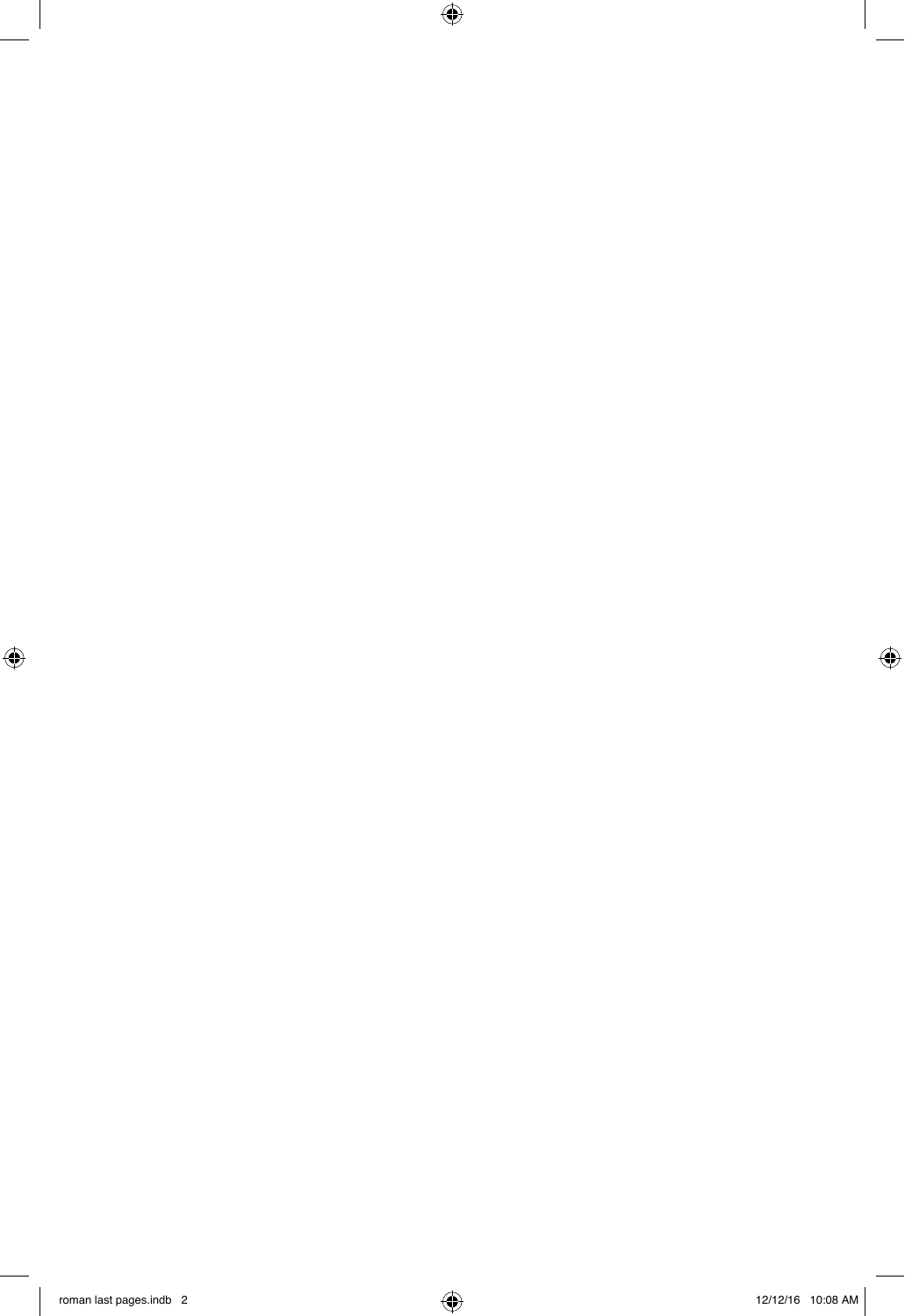## **Law Professor and Accidental Historian**

*The Scholarship of Michael A. Olivas*

Edited by

**Ediberto Román**



Carolina Academic Press Durham, North Carolina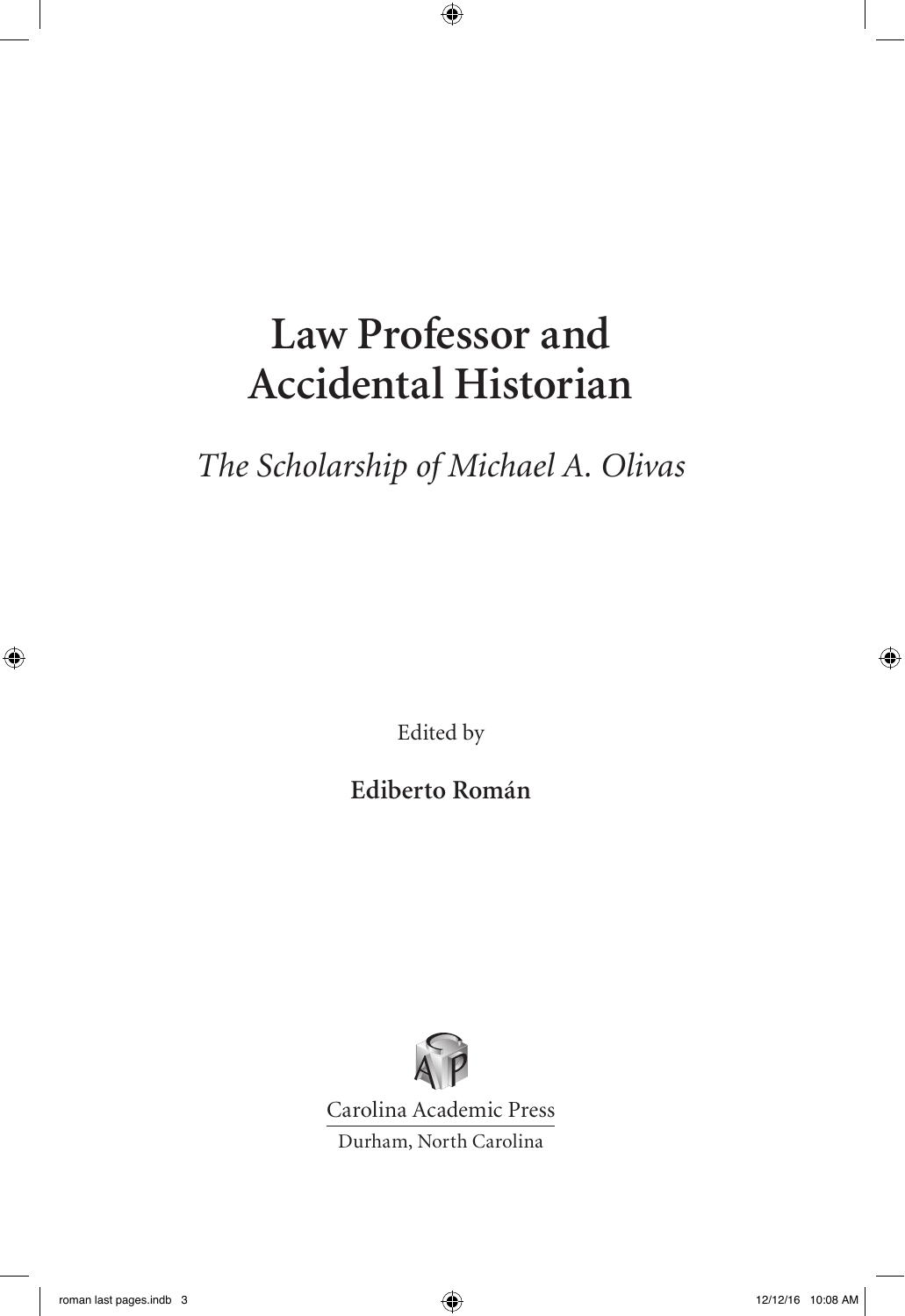Copyright © 2017 Carolina Academic Press, LLC All Rights Reserved

Library of Congress Cataloging-in-Publication Data

Names: Olivas, Michael A. | Romaìn, Ediberto, editor. Title: Law professor and accidental historian : the scholarship of Michael A. Olivas / edited by Ediberto Romaìn. Description: Durham, North Carolina : Carolina Academic Press, LLC, [2016] Identifiers: LCCN 2016043647 | ISBN 9781611636864 (alk. paper) Subjects: LCSH: Law teachers--United States--Biography. | Olivas, Michael A. | Emigration and immigration law--United States. Classification: LCC KF373.O44 O45 2016 | DDC 340.092 [B] --dc23 LC record available at https://lccn.loc.gov/2016043647

> Carolina Academic Press, LLC 700 Kent Street Durham, North Carolina 27701 Telephone (919) 489-7486 Fax (919) 493-5668 www.cap-press.com

Printed in the United States of America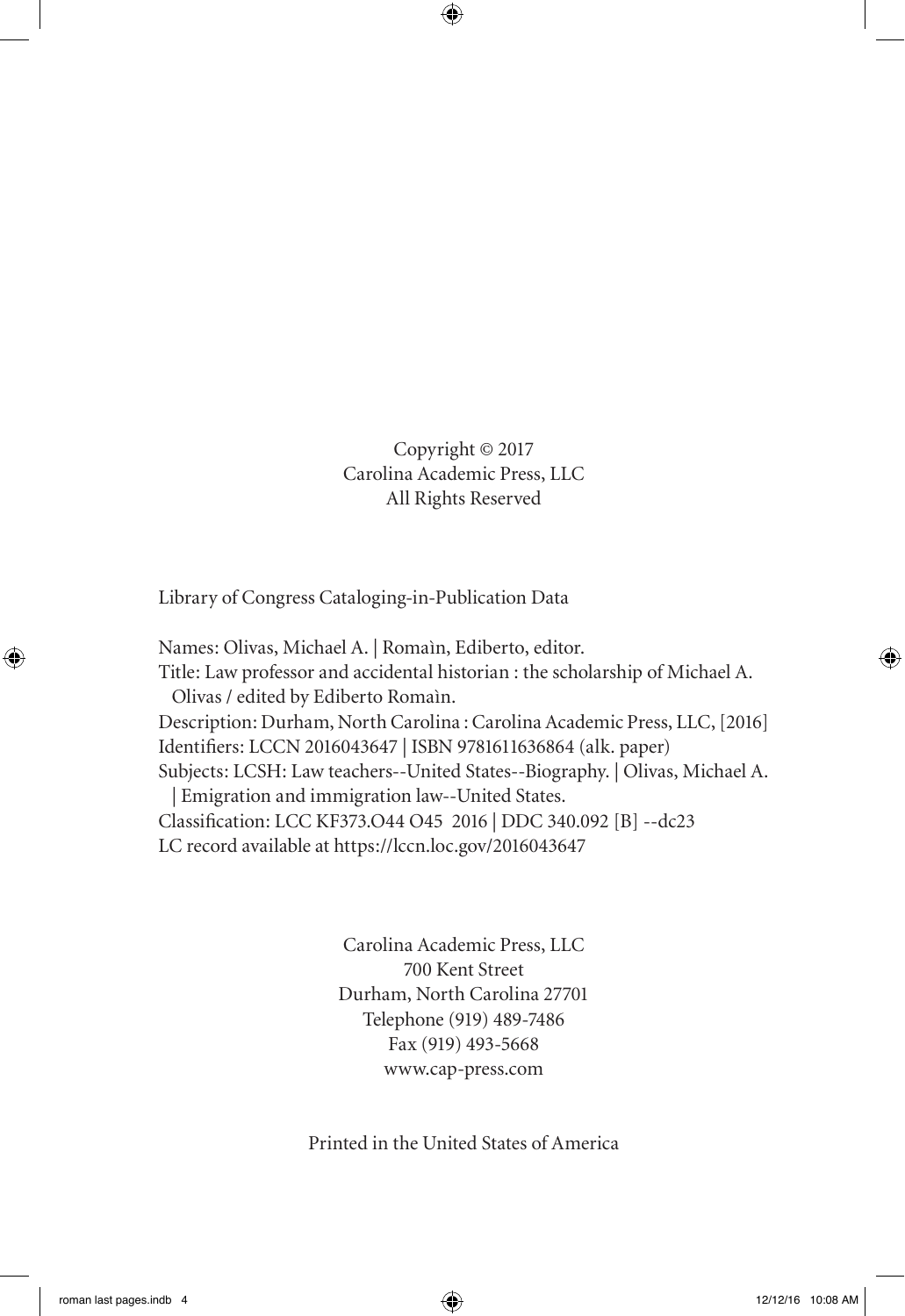## **Contents**

| Preface                                                                                                                | ix                          |
|------------------------------------------------------------------------------------------------------------------------|-----------------------------|
| Ramon Gutierrez                                                                                                        |                             |
| Introduction: Michael A. Olivas and the Study of Latina/os                                                             |                             |
| and the Law                                                                                                            | xvii                        |
| Kevin R. Johnson                                                                                                       |                             |
| I. Legal History                                                                                                       | xviii                       |
| II. Immigration                                                                                                        | XX.                         |
| III. Law and Education                                                                                                 | $\overline{X}X\overline{1}$ |
| Conclusion                                                                                                             | xxii                        |
| The Chronicles of Immigration Law                                                                                      | 3                           |
| Steven W. Bender                                                                                                       |                             |
| Excerpts from Michael A. Olivas, The Chronicles, My Grand-<br>father's Stories, and Immigration Law: The Slave Traders |                             |
| Chronicle as Racial History                                                                                            | 15                          |
| Michael Olivas and the Ownership of Mexican American Legal                                                             |                             |
| Scholarship                                                                                                            | 27                          |
| Christopher David Ruiz Cameron                                                                                         |                             |
| Excerpts from Michael Olivas, The Arc of Triumph and the                                                               |                             |
| Agony of Defeat: Mexican Americans and the Law                                                                         | 32                          |
| La gran lucha: Michael A. Olivas, Breaking the Law on Principle,                                                       |                             |
| and Confronting the Risks of Representation                                                                            | 35                          |
| Marc-Tizoc González                                                                                                    |                             |
| Breaking the Law on Principle: Olivas' Risk                                                                            |                             |
| of Representation Case Studies                                                                                         | 38                          |
| The Risk of Nonrepresentation                                                                                          | 39                          |
| The Risk of Terminated Representation                                                                                  | 46                          |
| The Risk of Truncated Representation                                                                                   | 53                          |
| La gran lucha                                                                                                          | 59                          |
| Conclusion                                                                                                             | 73                          |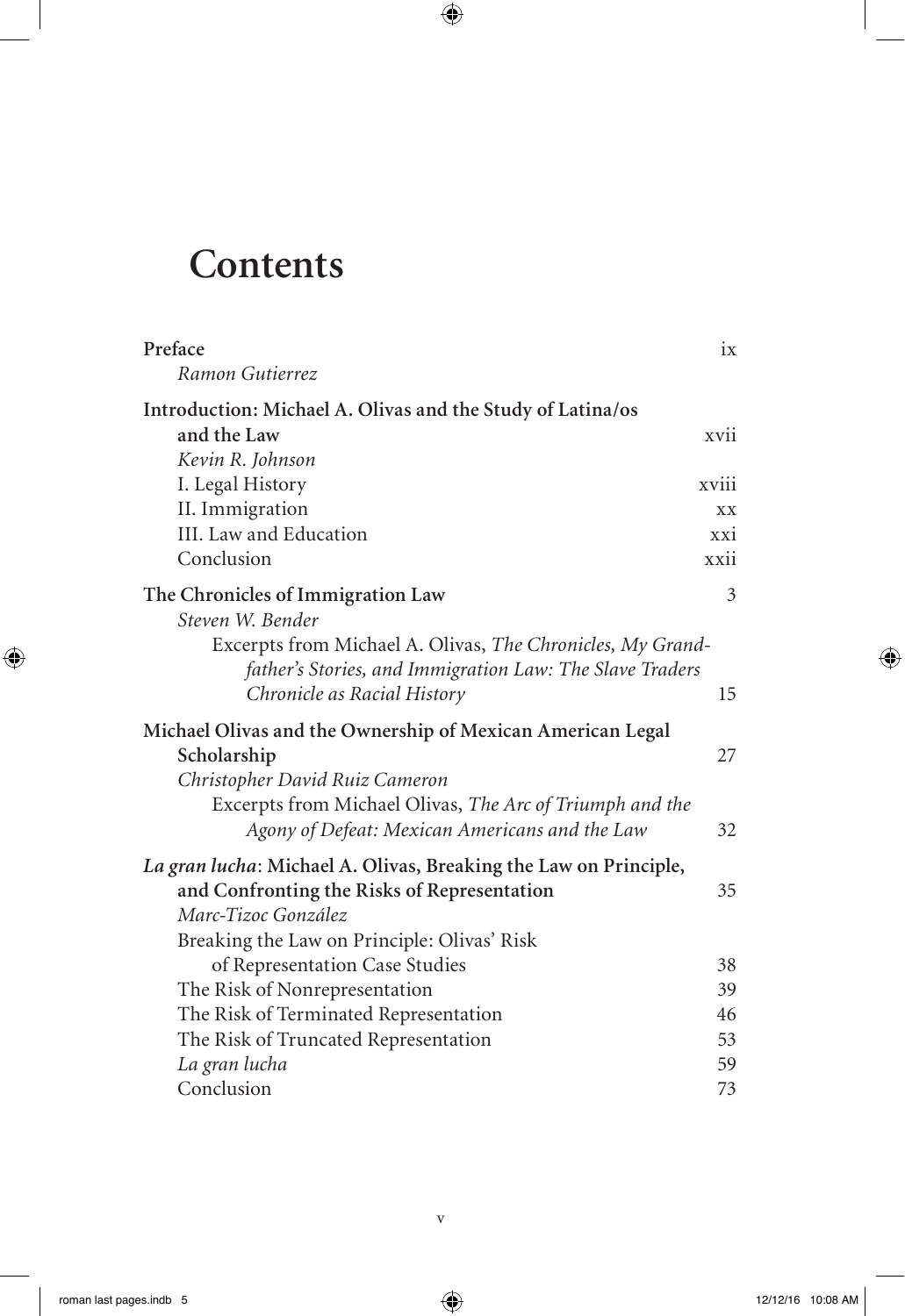### vi CONTENTS

| In Defense of My People: Alonso S. Perales, the Rule of Law<br>and the Development of Mexican-American Public |     |
|---------------------------------------------------------------------------------------------------------------|-----|
| Intellectuals, Edited by Michael A. Olivas                                                                    | 75  |
| Gloria Valencia-Weber                                                                                         |     |
| A. Michael Olivas' Guide to Discovering Alonso S. Perales                                                     | 75  |
| B. Introducing Alonso S. Perales                                                                              | 77  |
| C. A Reviewer's Closing Thoughts                                                                              | 84  |
| Excerpts from In Defense of My People                                                                         | 88  |
| The Purposive Historian                                                                                       | 93  |
| Eloisa C. Rodriguez-Dod                                                                                       |     |
| Toward Justice: Michael A. Olivas, IIRIRA, the DREAM Act,                                                     |     |
| and Undocumented College Student Residency                                                                    | 99  |
| Jennifer M. Chacón                                                                                            |     |
| Lawyer, Scholar, and Lawyer's Scholar                                                                         | 101 |
| Bridging Divides, Developing Insights                                                                         | 103 |
| DREAMing and Fighting                                                                                         | 104 |
| Conclusions                                                                                                   | 106 |
| Excerpts from Michael Olivas, IIRIRA,                                                                         |     |
| the Dream Act, and Undocumented College                                                                       |     |
| Student Residency                                                                                             | 106 |
| Plyler v. Doe, Olivas v. Kobach                                                                               | 111 |
| Gabriel J. Chin                                                                                               |     |
| I. The Story of Plyler v. Doe                                                                                 | 112 |
| II. Michael and Plyler                                                                                        | 115 |
| Conclusion                                                                                                    | 120 |
| Excerpts from Michael Olivas, Understanding                                                                   |     |
| No Undocumented Child Left Behind                                                                             | 121 |
| What Happens to a Dream Deferred?                                                                             | 127 |
| Shoba Sivaprasad Wadhia                                                                                       |     |
| Excerpts from Michael Olivas, Dreams Deferred:                                                                |     |
| Deferred Action, Prosecutorial Discretion, and                                                                |     |
| the Vexing Case(s) of Dream Act Students                                                                      | 134 |
| Olivas on State and Local Immigration-Related Statutes                                                        |     |
| and Ordinances                                                                                                | 145 |
| George A. Martínez                                                                                            |     |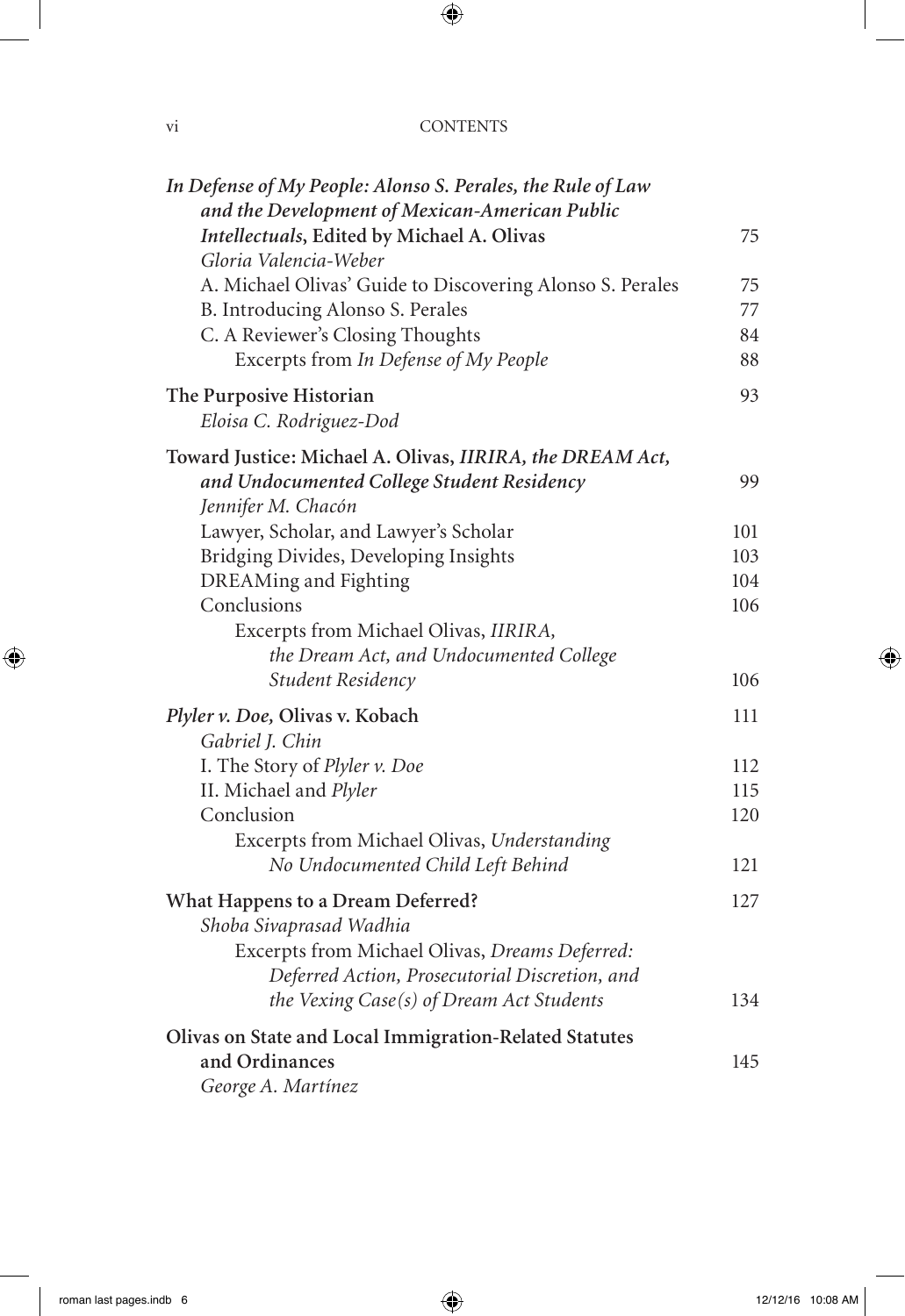| <b>CONTENTS</b> |  |
|-----------------|--|
|                 |  |

| Excerpts from Michael Olivas, Immigration-Related<br>State Statutes and Local Ordinances: Preemption, |     |
|-------------------------------------------------------------------------------------------------------|-----|
| Prejudice and the Proper Role for Enforcement                                                         | 153 |
| Time, Place, Manner (and Messenger):                                                                  |     |
| Michael Olivas as a Storyteller                                                                       | 157 |
| Laura Rothstein                                                                                       |     |
| Michael Olivas and Storytelling                                                                       | 159 |
| Overview of the Article                                                                               | 161 |
| The Affirmative Action Debate within the                                                              |     |
| Desegregation History                                                                                 | 164 |
| Time                                                                                                  | 167 |
| Place                                                                                                 | 173 |
| Manner                                                                                                | 175 |
| Messenger—Why It Matters Who Provides the Leadership                                                  |     |
| or Who Is the "Face" of Advocacy                                                                      | 178 |
| Where We Are Today—Strategy Matters—and Stories                                                       |     |
| Should Guide Strategy                                                                                 | 180 |
| Excerpts from Michael Olivas, Brown and the                                                           |     |
| Desegregative Ideal: Location, Race and                                                               |     |
| College Attendance Policies                                                                           | 181 |
| Professor Michael A. Olivas' Reflections on Professorial                                              |     |
| Academic Freedom: Second Thoughts on the Third                                                        |     |
| "Essential Freedom"                                                                                   | 185 |
| Leticia M. Diaz                                                                                       |     |
| Excerpts from Michael Olivas, Reflections on                                                          |     |
| Academic Freedom                                                                                      | 190 |
| The Olivas Guide: Navigating through the Morass of In-State                                           |     |
| Residency Requirements for Higher Education                                                           | 193 |
| Elena Maria Marty-Nelson                                                                              |     |
| Excerpts from Michael Olivas, Law, Theory, and Practice                                               |     |
| of Post-Secondary Residency Requirements                                                              | 198 |
|                                                                                                       |     |
| If One Wants to Change Societal Norms One Must Change Society:                                        |     |
| Lessons from Michael Olivas and 'Constitutional Criteria' in                                          |     |
| <b>Managing Higher Education Admissions Decisions</b>                                                 | 201 |
| Larry Catá Backer                                                                                     |     |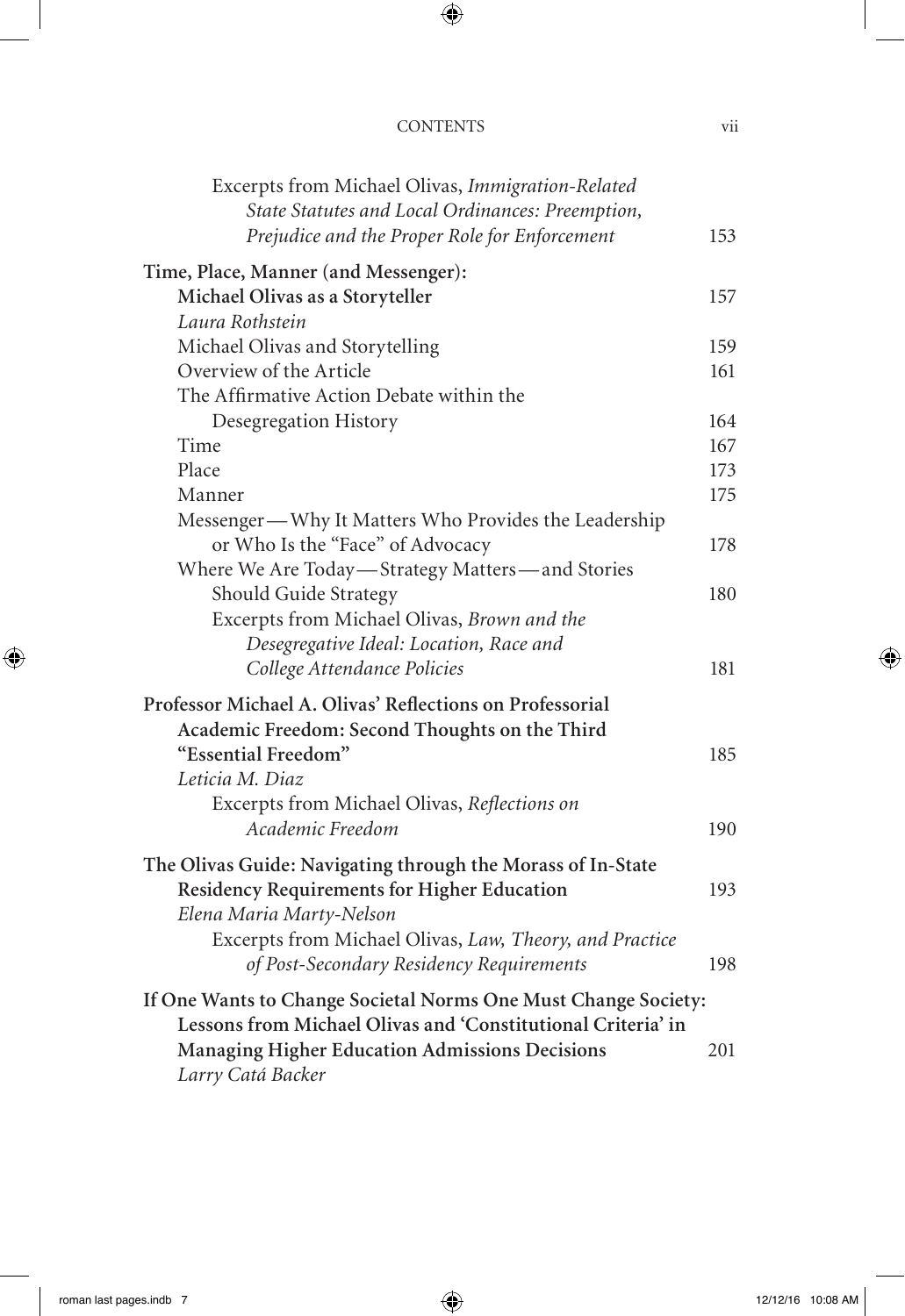| $\cdots$<br>V111 | <b>CONTENTS</b> |
|------------------|-----------------|
|                  |                 |

| The Diversity Activist Michael Olivas: On Being a Trailblazer |     |
|---------------------------------------------------------------|-----|
| Instead of an Eagle Scout                                     | 217 |
| Rachel F. Moran                                               |     |
| Latino and Latina Lawyers in the United States:               |     |
| What Has Happened to Our Crops?                               | 223 |
| María Pabón López and John Trasviña                           |     |
| Introduction                                                  | 223 |
| Latino Lawyers in the United States Today-A Snapshot          | 225 |
| Latino Law School Admitted Applicants                         | 226 |
| A. Before the economic downturn                               | 226 |
| B. Following the economic downturn and the dearth             |     |
| of Mexican American law students                              | 228 |
| Hispanic Students Currently Attend Law Schools                |     |
| with Lower Median LSAT Scores                                 | 229 |
| Conclusion and Reflection                                     | 230 |
| Excerpts from Michael Olivas, On Crop Cultivation             | 231 |
| Michael Olivas, the Critical Race Theory                      |     |
| Lat-Crit Activist Scholar                                     | 235 |
| Tanya Katerí Hernández                                        |     |
| Walking the Walk for the Latina Professoriate                 | 243 |
| Alfredo García                                                |     |
| <b>MALDEF's Champion</b>                                      | 251 |
| Solangel Maldonado                                            |     |
| In the Trenches with MALDEF                                   | 252 |
| Tracing MALDEF's History and Evolution into a                 |     |
| Purposive Civil Rights Organization                           | 256 |
| Writing, Mentoring, and Even Battling Lurking Variables       | 263 |
| Ediberto Román                                                |     |
| Conclusion                                                    | 274 |
| The Last Word: A Rough Draft of My Life as a Professor        | 277 |
| Michael A. Olivas                                             |     |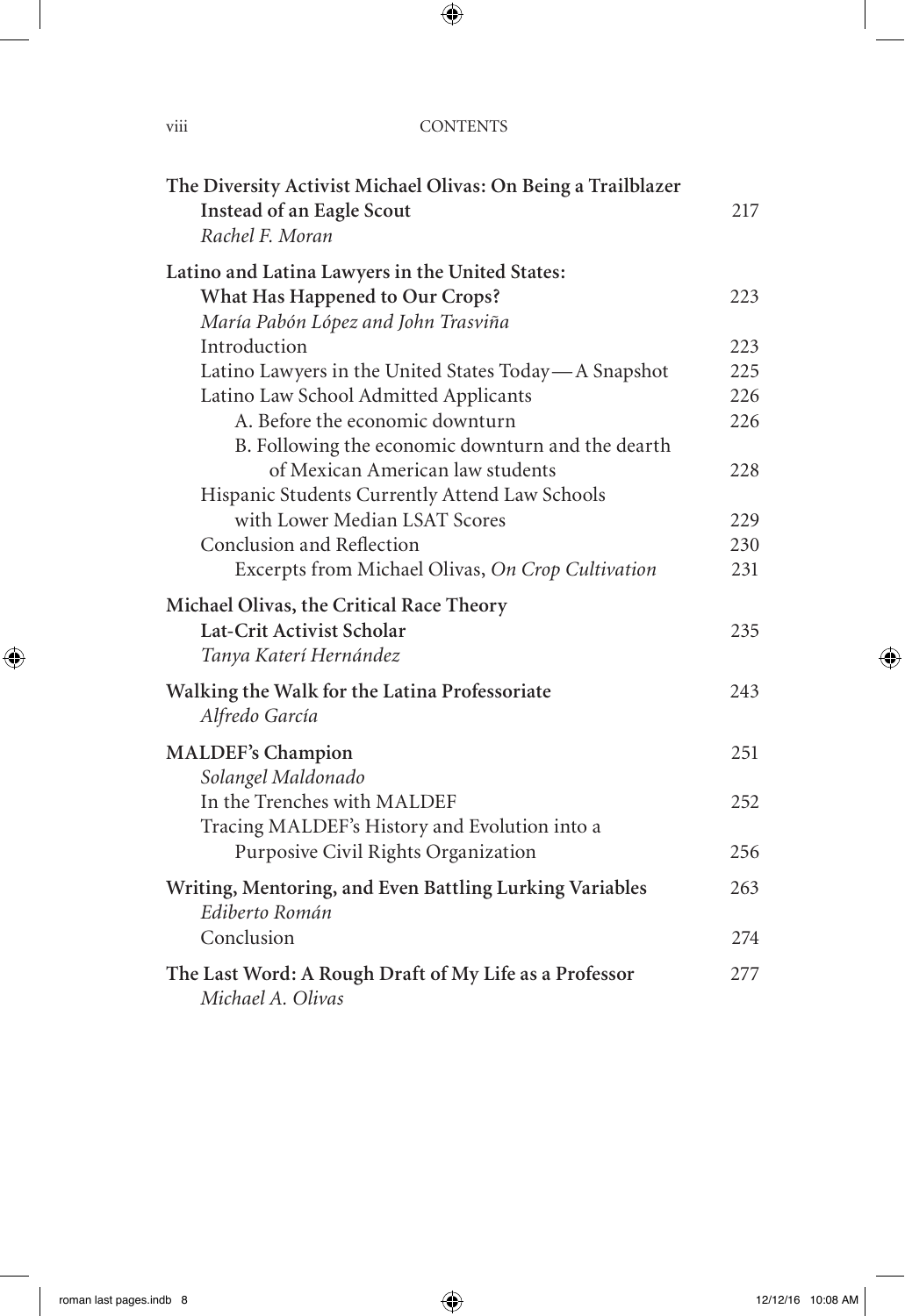## **Preface**

*Ramon Gutierrez*

Since the annexation of Texas in 1845, every generation of ethnic Mexicans living in the United States has had its folk heroes, its unsung leaders, its women and men who have captured the concerns of our collective imagination, given them form, and amplified them with passion to enact social change. Michael Albert Olivas is one of these. They have protested discrimination, resisted marginalization, and demanded equality and respect for Mexican Americans, for Latinos, and for other minorities, as citizens and residents of the United States. The histories that trace the genealogies of our civil rights activism over the course of a hundred years are filled with self-sacrificing lawyers and generous educators, with selfless public servants, and with many just plain, ordinary, and impoverished workers who shouted out in pain after decades of abuse: *Basta ya! No Mas*! They talked back. They protested. They stood up straight after years of stoop labor in the fields, looking their oppressors in the face. *No Mas!* Thus they were deemed ever so revolting to their employers and the Anglo American dominant classes. For such affronts they were hunted down, imprisoned, lynched, and silenced for good. No uppity, dirty Mexicans here anymore, the master class proudly vaunted.

But memory is not something so easily forgotten. Nor is history so quickly erased. Mexican Americans have not forgotten these moments of profound bravery and self-awareness. Nor should we. One of our earliest heroes, still vividly remembered as if his feats occurred just yesterday, was an ordinary cowhand from south Texas named Gregorio Cortez. To this day the *mexicanos*, Chicanos, and Mexican Americans of the Southwest sing his *corrido* with particular gusto when seeking inspiration and the gumption to protest their present woes. The ballad memorializes the culture of vicious racial arrogance that marked relations between Anglos and Mexicans in Texas in the years following its annexation and the Mexican War through the story of Gregorio's unjust fate before the law. In those years Mexicans saw their lands stolen, their crops destroyed, their cattle and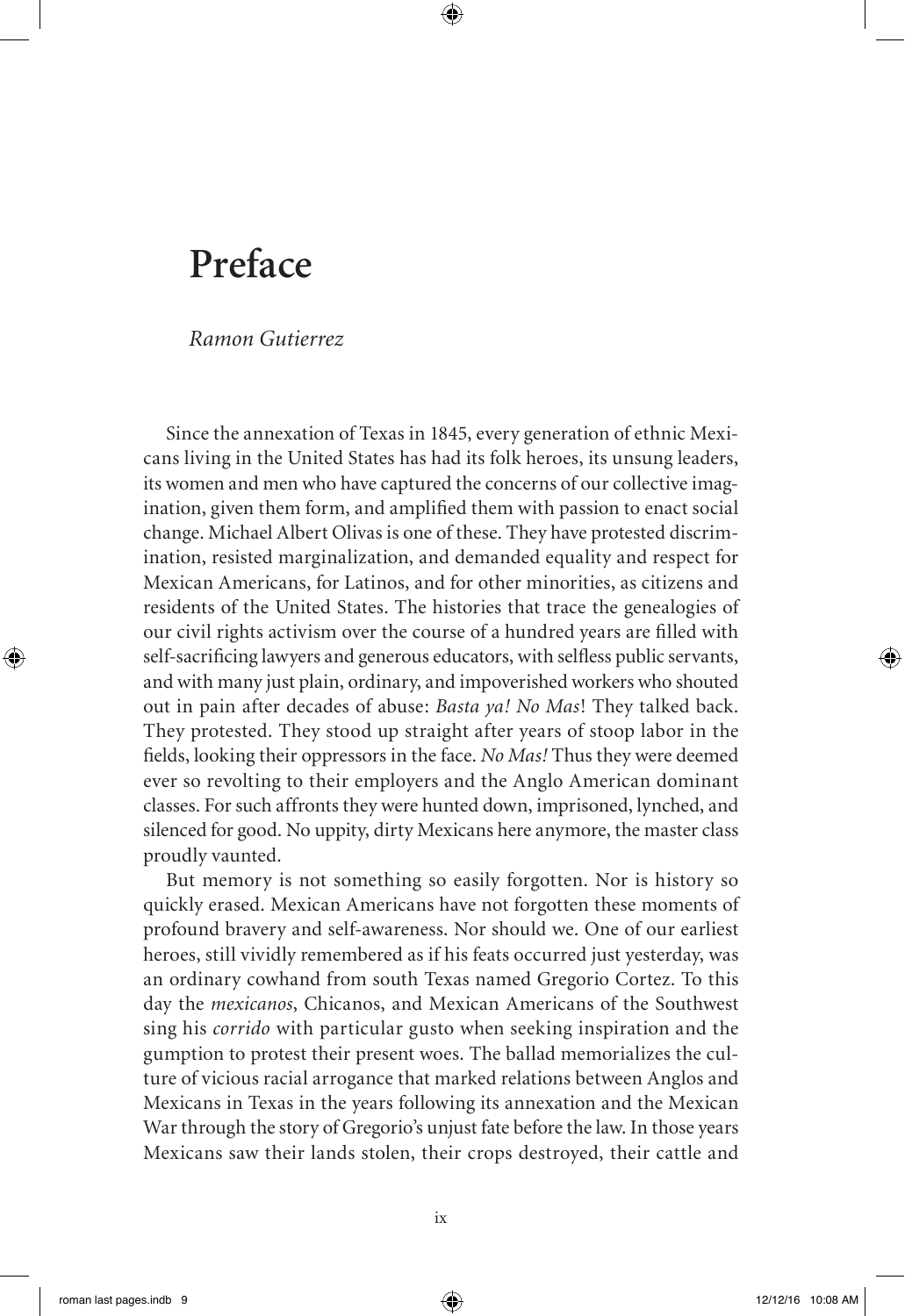#### $x \rightarrow P$

horses rustled, their rights trampled and ignored. Gregorio was mistakenly accused of stealing a horse in 1901. When asked if he had recently purchased a horse he said no, he had purchased a mare. But this linguistic nuance in Spanish was lost in translation. The local sheriff who did not speak Spanish well did not quite understand what Gregorio had said and clearly saw a horse. When W.T. Morris, the sheriff of Kearns County, attempted Gregorio's unwarranted arrest, guns were quickly drawn. They fired. Morris was dead, Cortez having killed him in self-defense. Of course, he fled. What other choice did he have in Jim Crow Texas? A fugitive, for months he was hunted down in one of the most massive manhunts American history has seen. Eventually he was captured, convicted, and imprisoned. But in time he was exonerated. Gregorio Cortez became a legend in his time and remains so in ours too because he fought back against injustice, defended his rights, and did as he deemed necessary, with a pistol in his hand.

If we were living in 1901 and not 2015, I can only imagine that Michael A. Olivas would be strutting about Houston, all decked out in leather chaps, sporting the meanest cowboy boots money can buy, riding atop his white bronco named Trigger, with a lasso and a pistol in his hands, taunting the powerful with words like, "Hey boys, which of you is really a man?" Instead, as a man of his times, today Michael wields a powerful pen and equally potent oratory that singes and destroys unfair laws, fallacious arguments, and obtuse ideas, and proposes creative ways to right past wrongs. Lethal in his attacks against racism and inequality, punishing in defense of the rights of the poor, the marginalized, and the powerless, Texas Rangers and U.S. Border Patrol agents beware. Michael A. Olivas *es un hombre, feo, fuerte, y formal,* as they used to say of Gregorio Cortez. Beware!

Ever a sweetheart, ever a generous and gentle man, indeed, a gentleman in every sense, with his boundless energy and encyclopedic knowledge of the law, he daily dons his academic robes to teach pupils of every rank and distinction about immigration, higher education, and entertainment law. When necessary he preaches from his professorial perch, inspiring, invoking, cajoling, and provoking our better selves to selfless communal service. Teacher, scholar, rock and roller, historian, writer, and loving husband, this is the Michael A. Olivas I know.

Our friendship goes back almost fifty years, having first met in Albuquerque, New Mexico, as fellow students at St. Pius X High School. In 1968 he was a graduating senior. I was a junior. Both of us were following a higher calling, or so we both thought back then, seeking Holy Orders as Roman Catholic priests. Neither the Archdiocese of Santa Fe nor the Order of the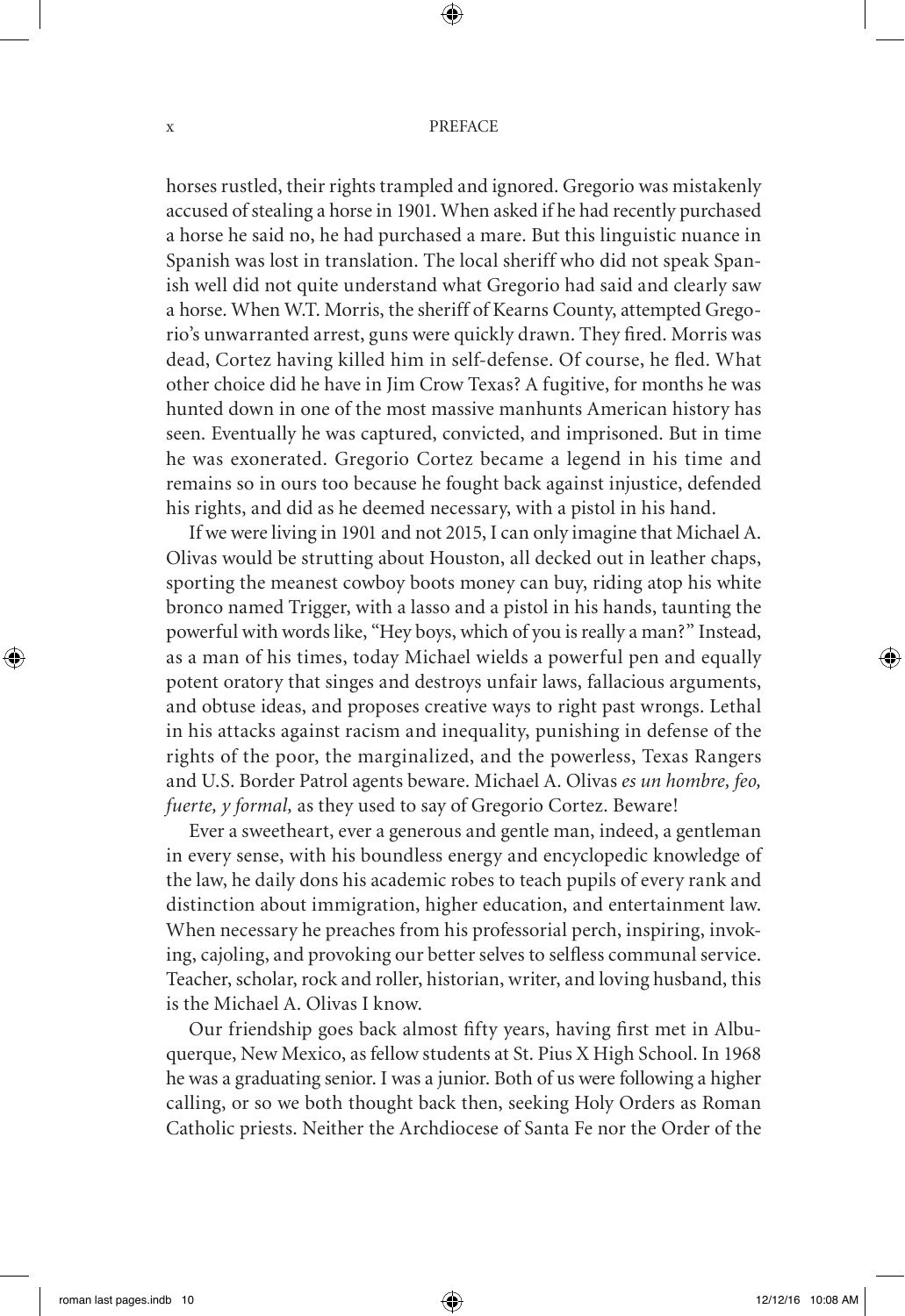#### PREFACE xi

Fathers of Saint Joseph had enough vocations to merit offering us high school educations of their own. So quite by coincidence our superiors sent us to the same high school at the same time. Michael was coming from Our Lady of Fatima Parish in Albuquerque's heights, where many of the city's Irish and Polish Catholics had settled. I was from San José in the valley, where most of the *mexicanos* lived. We met as debate team partners in the Model United Nations Club that year assigned to represent Canada. The burning question of the day, which remains so even today, was what should be done to bring an enduring peace to the Middle East after the 1967 Arab-Israeli Six-Day War. With our virtuosity, of course, we became statewide debating champions that year.

Michael's parents, Sabino Olivas III and Christine Childers, began their married life in a number of military postings, and eventually moved to northern New Mexico. But it was in Tokyo, Japan, that Michael was born in 1951, letting out his first *grito* (*ya saben que gritón puede ser*) at a U.S. Army hospital near where both of his military parents were stationed. On leaving the service, Sabino and Christine eventually settled in Albuquerque, parenting nine other children along the way. Michael's mother Christine died when he was fifteen, in 1967, and so his father Sabino became the family's anchor. As Michael recalls it, life in the Olivas family was rather regimented in those days. His father was "famously scornful of failure and never tolerated it. . . ." He demanded that his children's teachers always assign them homework. And if by chance they misbehaved (Michael? Never!), they should be disciplined at school, something Sabino promised to reinforce at home as well. "If I was disobedient my library privileges permission to go to the public library by myself on the bus— were suspended."1 Never flush with florid words of praise for his children, Sabino was a disciplined military man who expected much the same from his kids, particularly after their mother's death. Though he was extremely proud of his children and was always bragging about them with his peers, at home he regularly feigned anger and disappointment when their scholastic achievements were not as superlative as he expected.

Michael graduated from St. Pius X High School in 1968 and attended the College of Santa Fe the next academic year, still a seminarian, still contemplating vows of chastity, poverty, and obedience. In the fall of 1969, the

<sup>1.</sup> Michael A. Olivas, *Professor Graglia, Meet My Father*, 23 Bilingual Rev./La Revista Bilingue 106 (1998).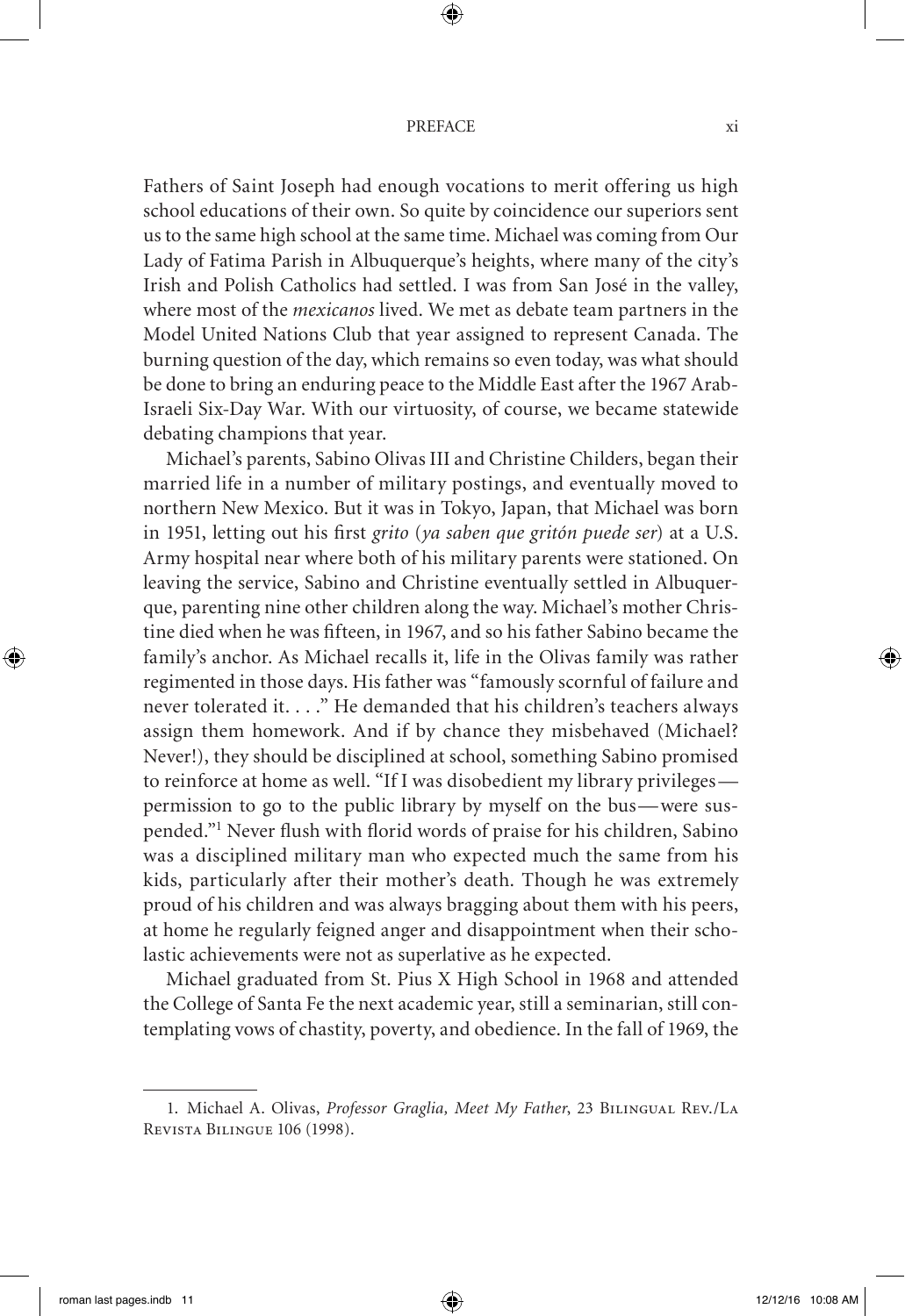Archbishop of Santa Fe dispatched him to the Pontifical College Josephinum in Worthington, Ohio, where historically the clerical royalty of America has been forged into bishops and cardinals, and maybe even into popes. Can you imagine a Pope Michael? There Michael studied philosophy and English literature, graduating *magna cum laude* in 1972. By then there was turbulence in his soul and even more so in the world. Was the priesthood right for him? He could easily live the vow of poverty, which he gladly embraced. He could live a chaste and pure life too. But, oh lord, that obedience, that was something he bristled about and had caused considerable angst ever since his childhood. He left the seminary, initially thinking he just needed a short break. He never returned.

He moved across town to Columbus, Ohio, in the fall of 1972 to begin a master's program in English literature at Ohio State. His love for the field had been born as an adolescent growing up in a large New Mexican family, taking up reading to tune out those around him. His life-long passionate engagement with the work of John Updike was ignited by a gift. When he graduated from eighth grade his cousin Margaret Valdez gave him a copy of Updike's novel *The Centaur*. It is the story of the relationship between a rather depressed schoolteacher in Alton, Pennsylvania, named George Caldwell and his son Peter. Peter constantly dreamed of fleeing his hometown, idolizes the Dutch painter Johannes Vermeer, and yearned for the life of a famous painter in a big city like New York. Perhaps what initially captured Michael's imagination was that Peter suffered from the autoimmune disease psoriasis, which Michael also had. Half human, half horse, the centaur of Greek mythology was believed to represent the union of the unbridled forces of nature with those of civilization and learning. It is hard to know, but perhaps such ideas were percolating in Michael's mind too as he tried to chart a course for his life. Would he become a priest or something else? Dreams of New York most certainly offered an escape from the routine of Michael's adolescence in Santa Fe. Those fantasies were made all the more tangible when Margaret offered Michael another gift: a subscription to *The New Yorker*, where Updike was on staff.

What followed was a two-year course of study at Ohio State where Michael devoted himself to the study of John Updike's works, writing a master's thesis published in 1975 as *An Annotated Bibliography of John*  Updike Criticism, 1967-1973, and a Checklist of His Works.<sup>2</sup> Worldcat attests

<sup>2.</sup> Michael A. Olivias, An Annotated Bibliography of John Updike Criticism, 1967–1973, and a Checklist of His Works (1975).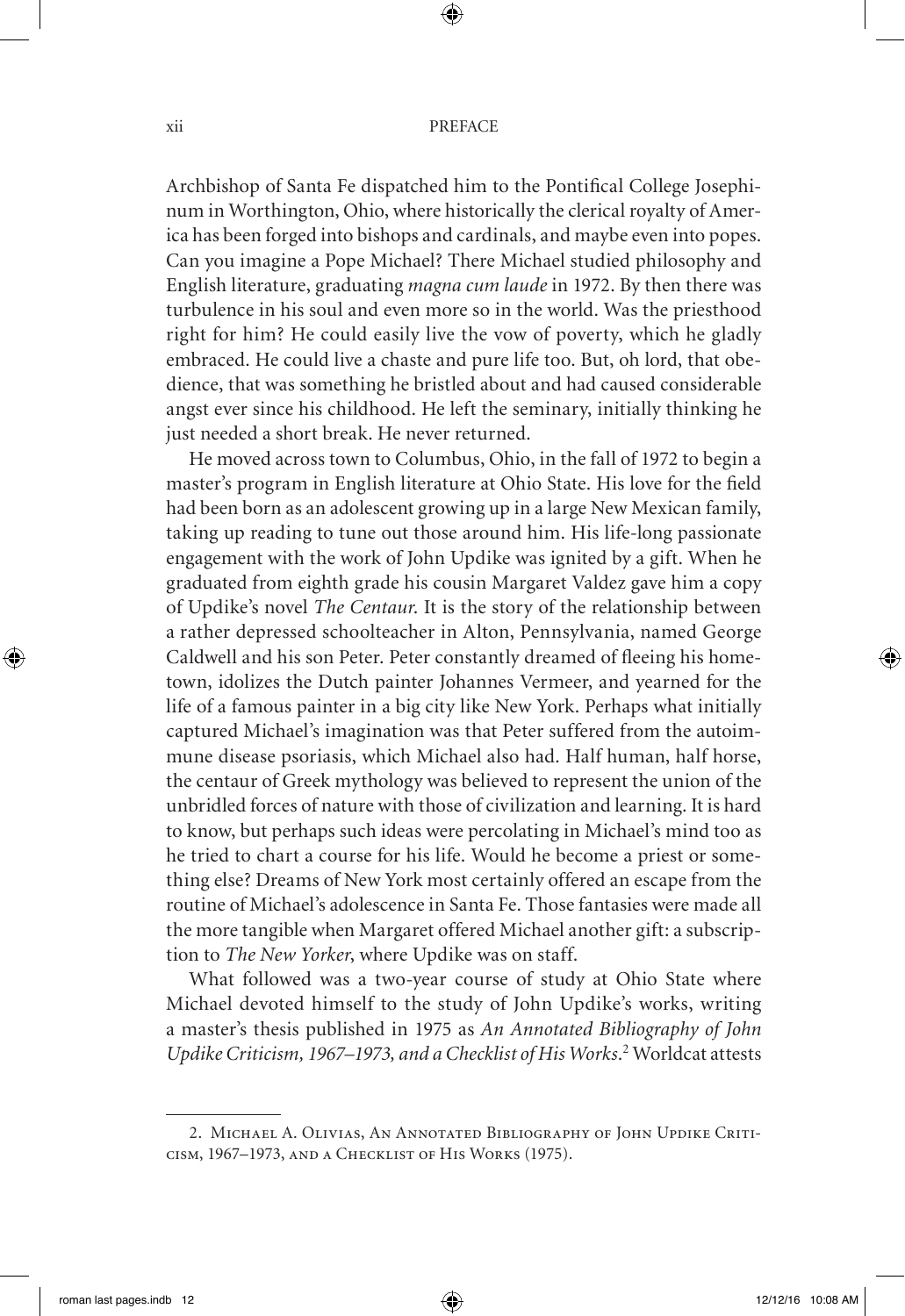#### PREFACE xiii

that 437 libraries around the world own this book as one of their important reference works. While at Ohio State, Michael was also the editor of the *Updike Newsletter*, which closely followed everything John Updike wrote. Though he never personally met Updike, they did correspond.

With an increasingly skilled and dexterous pen in hand Michael worked on several editorial projects— the Papers of Nathaniel Hawthorne, the Papers of James Thurber— both activities Ohio State University was curating. As stimulating as all this focus on Updike, Hawthorne, and Thurber was, Michael, much like Walter Mitty, kept daydreaming about a number of professional scenarios that could possibly come next. The job market in 1974 for American literature scholars was miserable, particularly for those with only a Master of Arts degree. Who would he study with? His graduate advisor had died. Even his career ambitions to live the life of the cloth, and if not that, a career as a folklorist, by now seemed dashed.

What now? What next? The logic that followed, or so Michael explains, was a calculus that if he got a doctoral degree in higher education he would easily find a job as a university administrator, as a dean or vice dean of some sort. And so it came to pass. He earned his doctoral degree in higher education and organizational theory from Ohio State University in 1977, writing a dissertation on the history of Ohio State's Board of Regents.<sup>3</sup> A *juris doctor* quickly followed from Georgetown University's Law Center in 1981, marrying his interest in higher education with law.

Most of his increasing knowledge was immediately put into practice, working for the Institute for the Study of Educational Policy as a senior fellow and as their assistant director of research from 1977 to 1979. In 1979, Michael's second book appeared, *The Dilemma of Access: Minorities in Two Year Colleges*, which explored all the moving parts of a college's administration that were required to work in tandem to attract, retain, graduate, and educate minorities. The book became a quick hit and is still reprinted as "A Howard University Press Classic."<sup>4</sup> Appointment as the director of research for the service centers of League of United Latin American Citizens (LULAC) followed from 1979 to 1982.

It did not take long for others to recognize Michael's unique talents. The eventual move in 1982 to the University of Houston began when Barry

<sup>3.</sup> MichaelA. Olivas, Public Policy Dimensions of Statewide Coordination of Higher Education: Agenda Building and the Establishment of the Ohio Board of Regents (1977) (PhD diss., Ohio State University).

<sup>4.</sup> Michael A. Olivas, The Dilemma of Access: Minorities in Two Year Colleges (1979).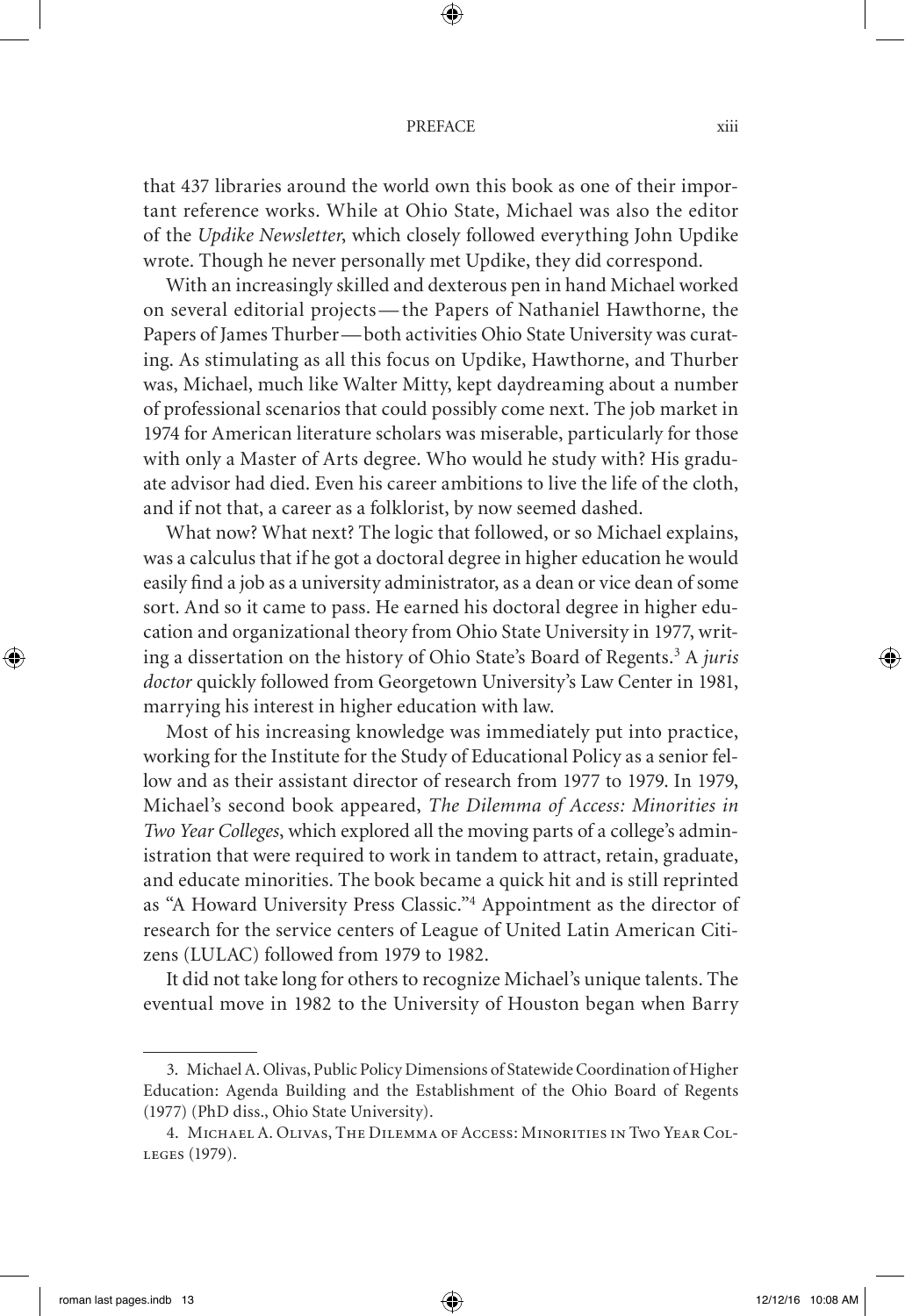Munitz, then the university's wunderkind president, noticed Michael's work, wooed him with a law school post at the university and the creation of the Institute for Higher Education Law and Governance (IHELG), which Michael has directed since its birth. During his tenure as the Institute's director IHELG has grown into one of the major global centers for the study of higher education law. It has a robust set of publications that monitor legislation and litigation, university governance, finance and financial aid, and postsecondary access and achievement. Its dynamism also stems from its creative policy proposals and its catalytic conferences that focus on the important issues of the day, among them the traumas immigrant children face in education and deportation.

Ever the "accidental historian," as he likes to nominate himself, Michael has continually rescued from dust bins and musty archives the accomplishments of civil rights ancestors he wants us to know well. He is swiftly gathering every publication of the New Mexican priest Father José Antonio Martínez (1793–1867), who fiercely resisted Anglo American domination, both in its secular and clerical forms. Alonso S. Perales (1898–1960) was one of the first Mexican Americans admitted to the bar in Texas and later went on to became a major leader of LULAC and civil rights agitator *par excellence*. Michael led a group of colleagues to chronicle Perales' early civil rights work, simultaneously recuperating his publications and the immense reputation he had established as a leader. There have been books, both singly authored and edited by Michael on the legal histories of the *Hernández v. Texas* jury desegregation case and of *Plyler v. Doe*, which mandated primary and secondary public education for unauthorized immigrants. I am sure you all know the slew of important case books that make Michael A. Olivas well known in the legal profession.

The authors whose essays follow in this volume admirably chronicle the formidable scholarly corpus Michael A. Olivas has produced. Prolific, piquant, pugnacious, and perspicacious are just a few words that have been used to describe him. A host of gentler words are apt too, like gregarious, gracious, and generous. As Michael says of his own stellar career, which has been marked by honors and recognition galore:

I write because I read, and because no day goes by where I do not mine my experiences and reading to produce scholarship. I have always been a very lucky boy, and being able to write and convey my thoughts is the glory of my being a professor and author. The day that this source dries up, like the water in *Manon of the Spring/*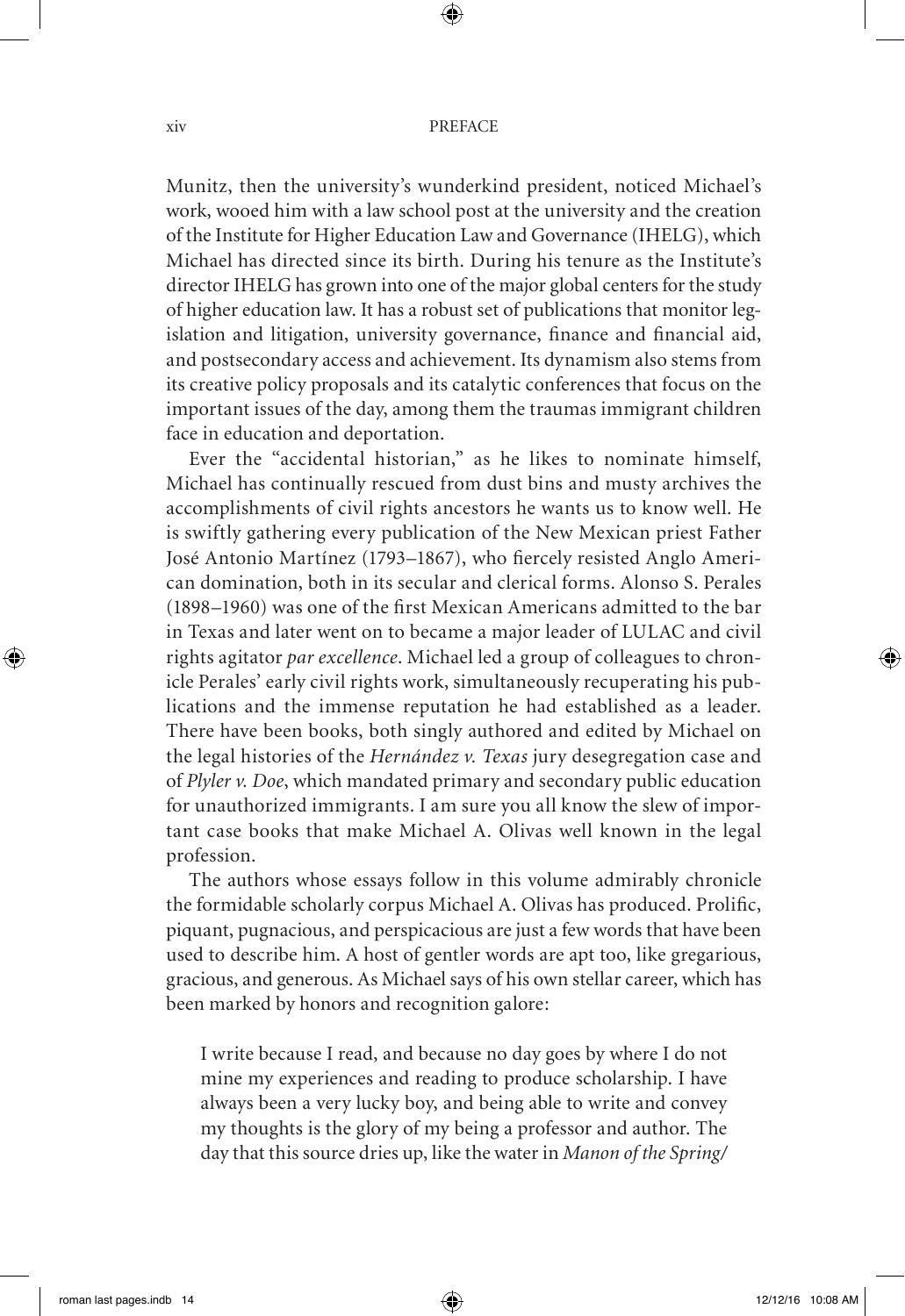### PREFACE xv

*Manon des Sources*, is the day I will step down, because the light from my star will have moved on.5

I doubt that will happen anytime soon. Michael A. Olivas has found his groove. He rocks. He rolls. With his published work and so many entries in the Library of Congress catalog, it is unlikely anyone will ever erase his stories, his songs, or his legal opinions short of Armageddon. And besides, who would dare, given that pen he always has in his hand, which he sports like Gregorio Cortez brandished his gun.

<sup>5.</sup> Michael A. Olivas, *The Accidental Historian; or, How I Found My Groove in Legal History*, *in* A Promising Problem: The New Chicana/o History 33–57, 53 (Carlos K. Blanton ed., 2015).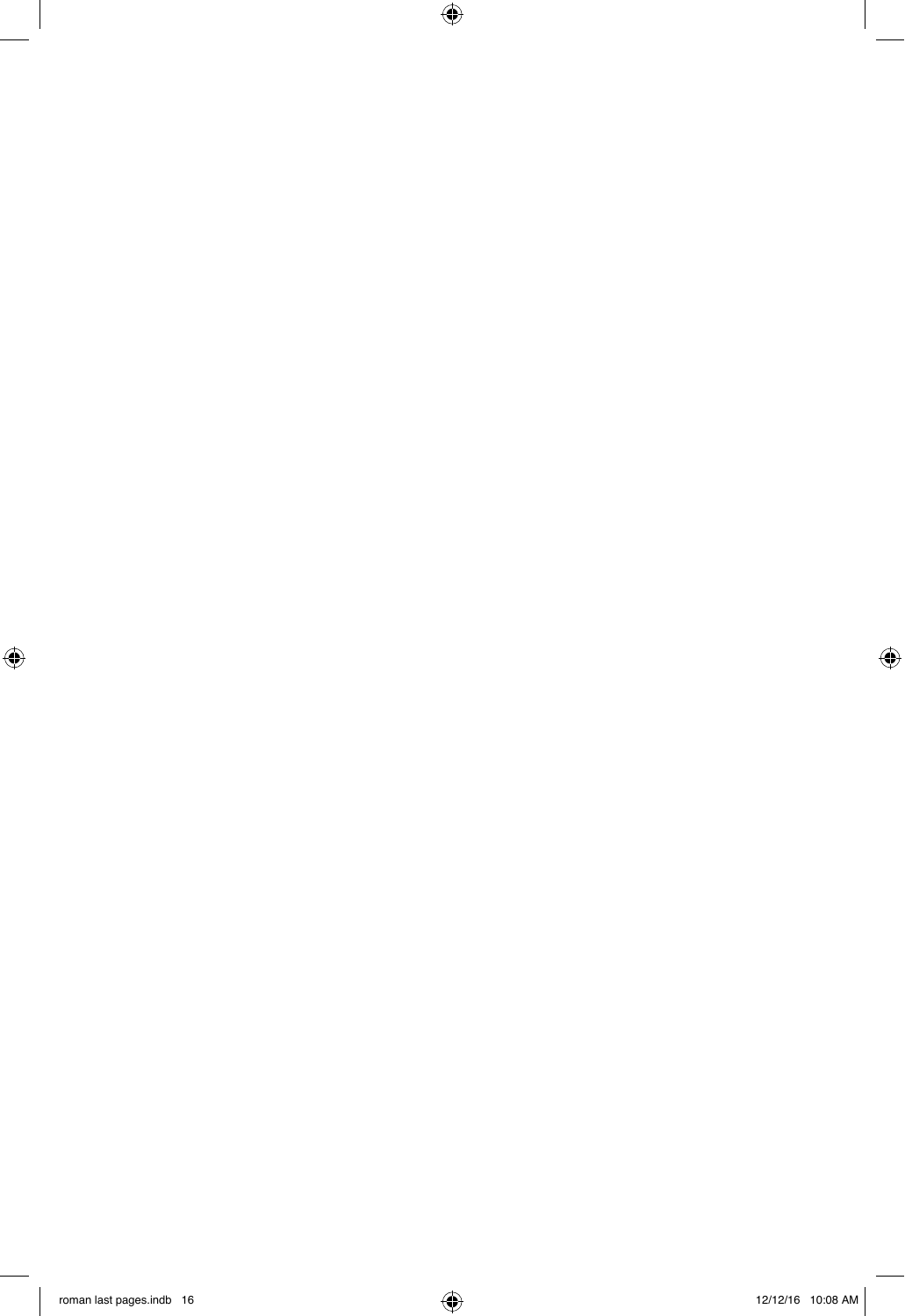## **Introduction: Michael A. Olivas and the Study of Latina/os and the Law**

*Kevin R. Johnson*

Michael Olivas is nothing less than a hero to a great many law professors as well as scholars in other disciplines. That is the firm impression that I was left after reading the chapters in this volume analyzing his pathbreaking scholarship and full array of other accomplishments. The contributions, including the preface by influential historian Ramón A. Gutiérrez, offer many affectionate stories, jokes, praise, and related expressions of admiration for Professor Olivas. All told, they demonstrate the respect and high esteem with which he is held. The scholars make clear what we all know— Michael Olivas has left an indelible mark on legal scholarship, the academy, and the law generally.

As I read the impressive installments of the book, something important seemed missing. The authors glowingly reviewed the scholarship (and deservedly so), but one is left to read between the lines to discern what truly animates and energizes Michael Olivas as a scholar. In my estimation, the bottom line is relatively simple, if not downright obvious— he consistently writes about issues that are important to Latina/os. The focus on Latina/os explains Professor Olivas' forays into legal history surrounding the Latina/o civil rights struggle, the sustained study of the nuances of immigration law and enforcement (as well as the law's treatment of immigrants), with an emphasis on Latina/os, and the deep and insightful analysis of law and education, with Latina/os at the center.

Latina/os, albeit through the lens of a variety of areas of law, are simply what Michael Olivas writes about. Improving the status of Latina/os in American social life is what seems to motivate his writing and his work in the academy generally, just as much as social ferment— with rock 'n roll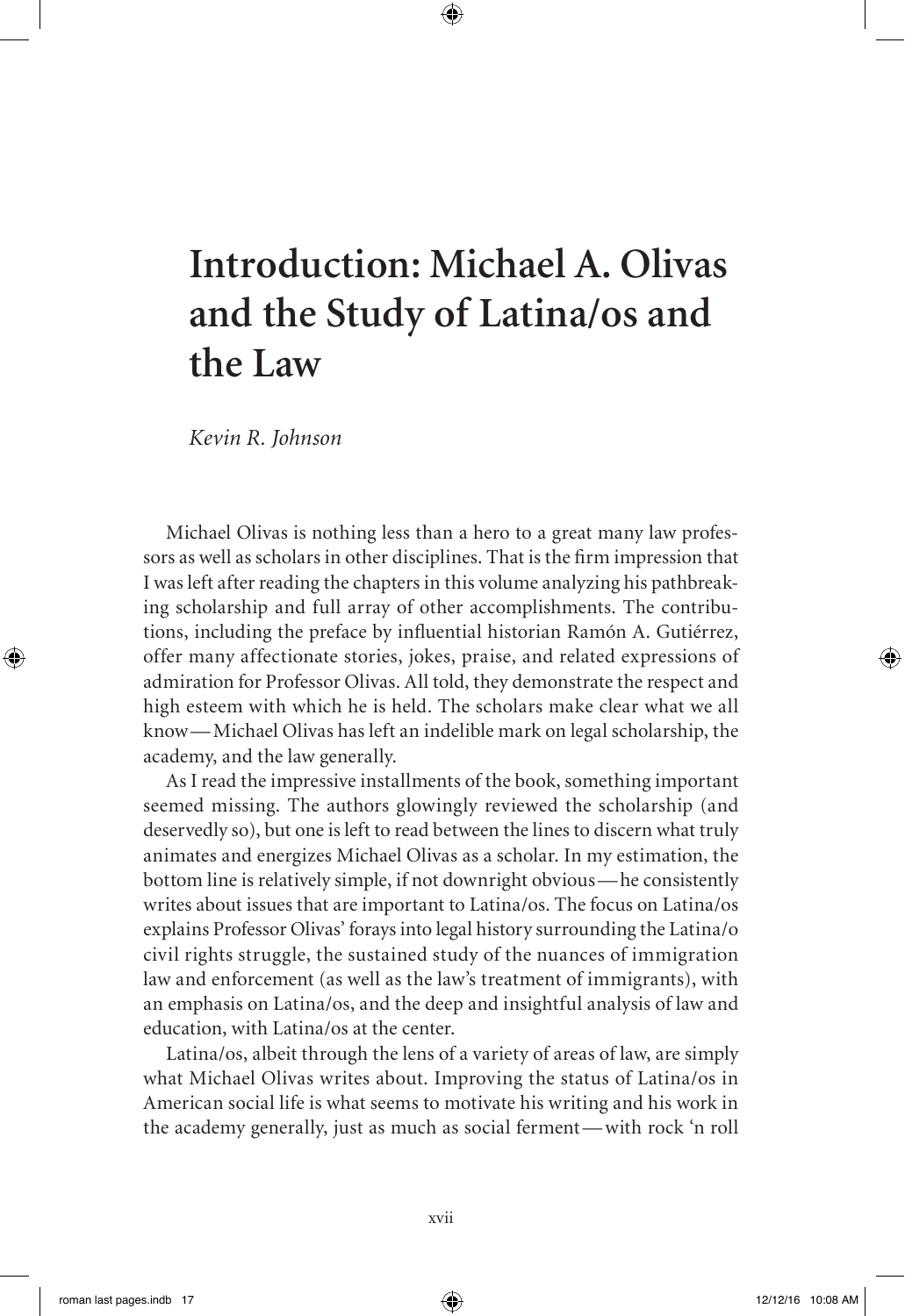another one of Olivas' passions— speaks to the legendary musician Bob Dylan.

My scholarship has wandered through a variety of areas of the law. Perhaps I unconsciously followed Michael Olivas' model and wrote about how the law in different fields directly impacted the Latina/o experience. As my mentor (as well as at times my harshest— yet constructive— critic), Professor Olivas encouraged me to pursue that path. His scholarship offered an incredibly useful road map for doing so. I do not claim to be anything like Michael Olivas as a scholar, activist, or person, but some might accuse me of being something of a copycat. Other contributors to this volume may have been as well.

As the following chapters of this book will attest, and which are organized based on his expertise in legal history, immigration, and law and education, Michael Olivas has offered an incredible number of invaluable contributions to the ongoing analysis on the impact of the law on the status of Latina/os in American social life. The chapters show the great breadth of his scholarship— and how Latina/os are at its core.

### **I. Legal History**

As the title of this volume suggests, Michael Olivas is something of an "accidental historian." I do not believe for a minute, however, that his historical travels are truly an accident. He consciously and systematically interrogates many historical episodes of the law that are especially important to the Latina/o experience.<sup>1</sup> He is to Latina/os what Arthur Schlesinger is to Anglos in documenting critical moments of American history.

The chapters in the Legal History section consider the scholarship of Michael Olivas that analyzes episodes of critically important Latina/o legal history, much of which previously had been ignored in legal scholarship. Steve Bender focuses attention on Michael A. Olivas, *The Chronicles, My Grandfather's Stories, and Immigration Law: The Slave Traders Chronicle as*  Racial Hierarchy,<sup>2</sup> in which he relays meaningful family history as a tool for analyzing the harsh treatment of Latina/os in U.S. immigration history. It

<sup>1.</sup> *See* "Colored Men" and "Hombres Aquí": *Hernandez v. Texas* and the Emergence of Mexican American Lawyering (Michael A. Olivas ed., 2006) (collecting essays analyzing the Supreme Court's decision in *Hernandez v. Texas*, 347 U.S. 475 (1954), finding that barring Mexican Americans from juries violated the Equal Protection Clause of the Fourteenth Amendment).

<sup>2. 34</sup> St. Louis U. L. J. 34 (1990).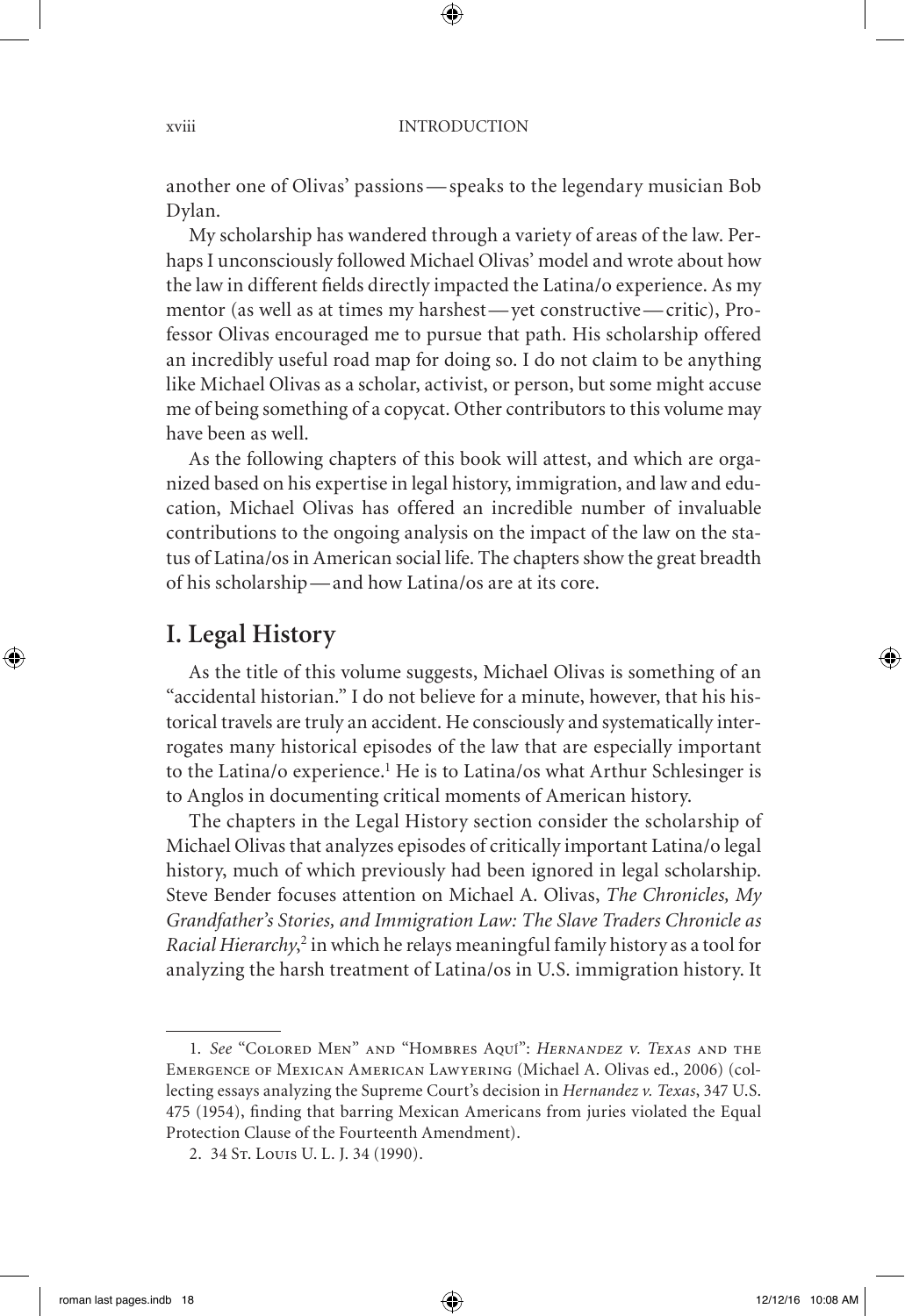is a foundational article that brought Latina/os to the forefront of the study of civil rights and immigration law.

Christopher David Ruiz Cameron considers Michael A. Olivas' article *The Arc of Triumph and the Agony of Defeat: Mexican Americans and the Law*. 3 Cameron thoughtfully analyzes Professor Olivas' scholarship as the work of a careful historian "who had sifted through the archival evidence to chronicle early resistance by Mexican Americans to Anglo oppression. . . ."

Marc-Tizoc González "pay[s] homage to Professor Olivas" by engaging several pieces of his scholarship, with a particular focus on *"Breaking the Law" on Principle: An Essay on Lawyers' Dilemmas, Unpopular Cases, and Legal Regimes*. 4 In incisively analyzing Olivas' study of the role of the lawyer in bringing about social change, González reflects on Professor Olivas' persistent efforts to promote change through his scholarship. As his career attests, that scholarship is closely linked to engaged activism, fostering social change, and the betterment of the place of Latina/os in American social life.

Professor Olivas also considers history in areas other than those directly implicating Latina/o civil rights. For example, Laura Rothstein reviews Olivas' historical scholarship in education, concluding that it highlights "the importance of stories and remembering what they teach when one engages in strategic advocacy to effect change." For Olivas, documenting history is not just for history's sake but with the aim toward promoting analysis of social change and providing a road map for future change.

Gloria Valencia-Weber takes on In Defense of My People: Alfonso S. Perales and the Development of Mexican-American Public Intel-LECTUALS (Michael A. Olivas ed., 2012), which analyzes the work of prominent activist lawyer Alfonso Perales in advocating the civil rights of "la raza mexicana" (the Mexican race). The book "provides a guide to Perales' distinct characteristics, viewpoint, conduct, and numerous overlapping roles." The impacts of Mexican-American public intellectuals on civil rights activism obviously drew Professor Olivas to this subject.

Eloisa C. Rodriguez-Dod assesses Professor Olivas' article *From a "Legal Organization of Militants" into a "Law Firm for the Latino Community":*  MALDEF and the Purposive Cases of Keyes, Rodriguez, and Plyler,<sup>5</sup> which documents the role of the Mexican American Legal Defense and Education Fund (MALDEF) in some pivotal education cases decided by the

<sup>3. 60</sup> J. Legal Educ. 354 (2010).

<sup>4. 52</sup> U. PITT. L. REV. 815 (1991).

<sup>5. 90</sup> Denv. U. L. Rev. 1151 (2013).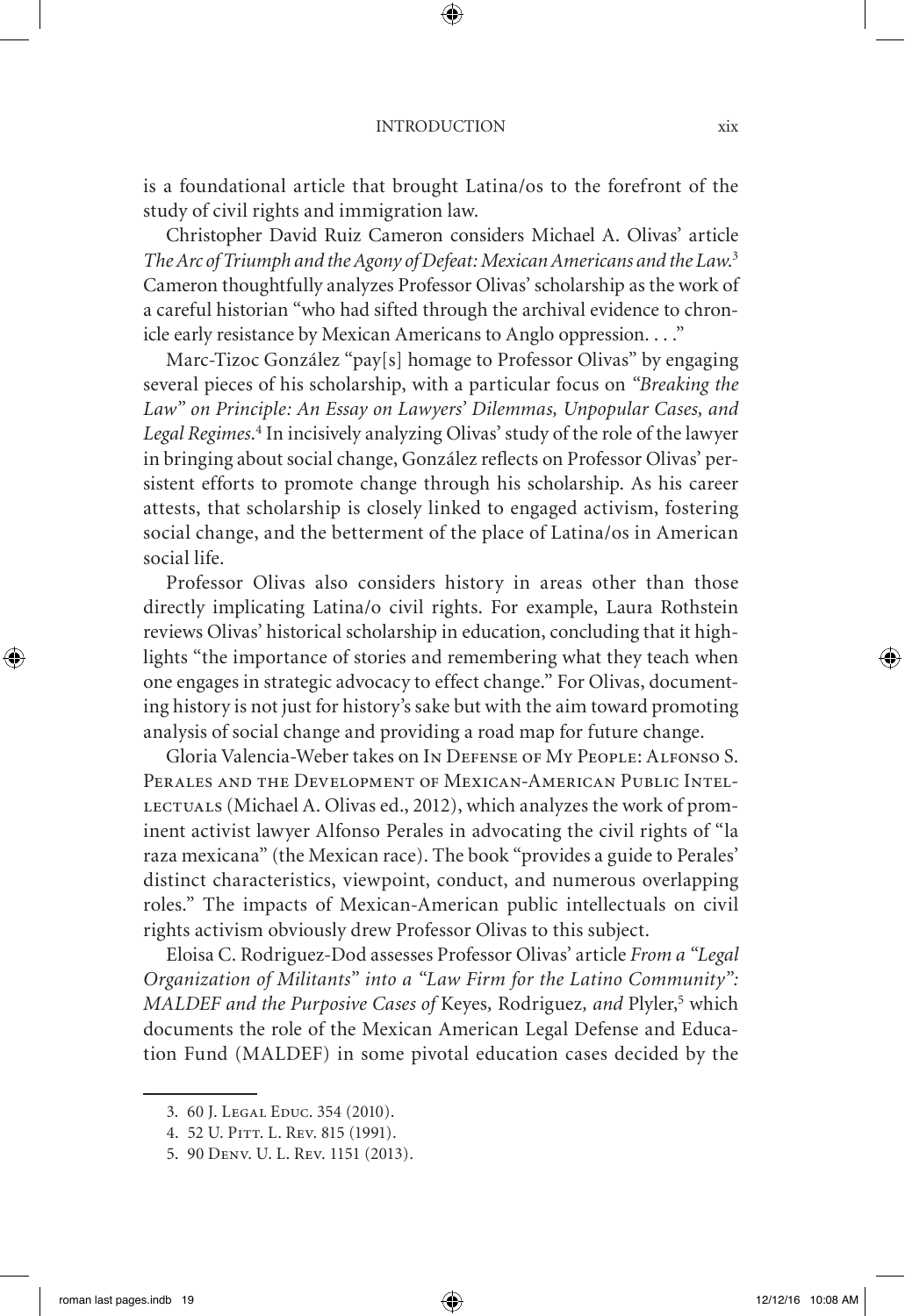xx INTRODUCTION

Supreme Court. MALDEF is perhaps the leading Latina/o civil rights organization in the United States. Professor Olivas has dutifully dedicated years of service to its board of directors. Solangel Maldonado also talks of Michael Olivas' dedication to MALDEF in a chapter entitled "MALDEF's Champion." The tying together of MALDEF, civil rights, education, and history, all passions of Professor Olivas, is an apt way to close this part of the book.

### **II. Immigration**

Latina/os are at the center of Michael Olivas' cutting-edge analysis of immigration law. He has written incisively on what unquestionably is the most pressing contemporary civil rights issue for Latina/os— immigration. His scholarship makes it clear to all readers that immigration is *the* civil rights issue of the twenty-first century for Latina/os.

Jennifer M. Chacón insightfully analyzes Michael A. Olivas, *IIRIRA, the DREAM Act, and Undocumented College Residency*, 6 an article on a topic that combines Professor Olivas' analysis of immigration and higher education law. He specifically studies the issue of access of undocumented immigrants to higher education and various related legal and other changes in recent years.

Not one to shy away from controversy, Professor Olivas also critically studies some of the other pressing immigration debates of contemporary times. Gabriel "Jack" Chin analyzes the ongoing immigration debates between Michael Olivas and restrictionist activist Kris Kobach, one-time law professor and now Kansas Secretary of State (and possibly a player in the Trump administration). Shoba Sivaprasad Wadhia thoughtfully reviews Professor Olivas' article analyzing the exercise of prosecutorial discretion in the U.S. government's decisions to seek the removal of noncitizens from the United States in *Dreams Deferred: Deferred Action, Pros*ecutorial Discretion, and the Vexing Case(s) of DREAM Act Students. <sup>7</sup> That issue, of course, is central to evaluating the lawfulness of the deferred action programs championed by the Obama administration, with the 2012 Deferred Action for Childhood Arrivals program having benefited tens of thousands of undocumented Latina/os. Finally, George A. Martínez looks at an important article by Michael Olivas on analyzing contemporary state and local immigration enforcement laws, which have

<sup>6. 30</sup> J.C. & U.L. 435 (2004).

<sup>7. 21</sup> Wm. & Mary L. Rev. 475 (2012).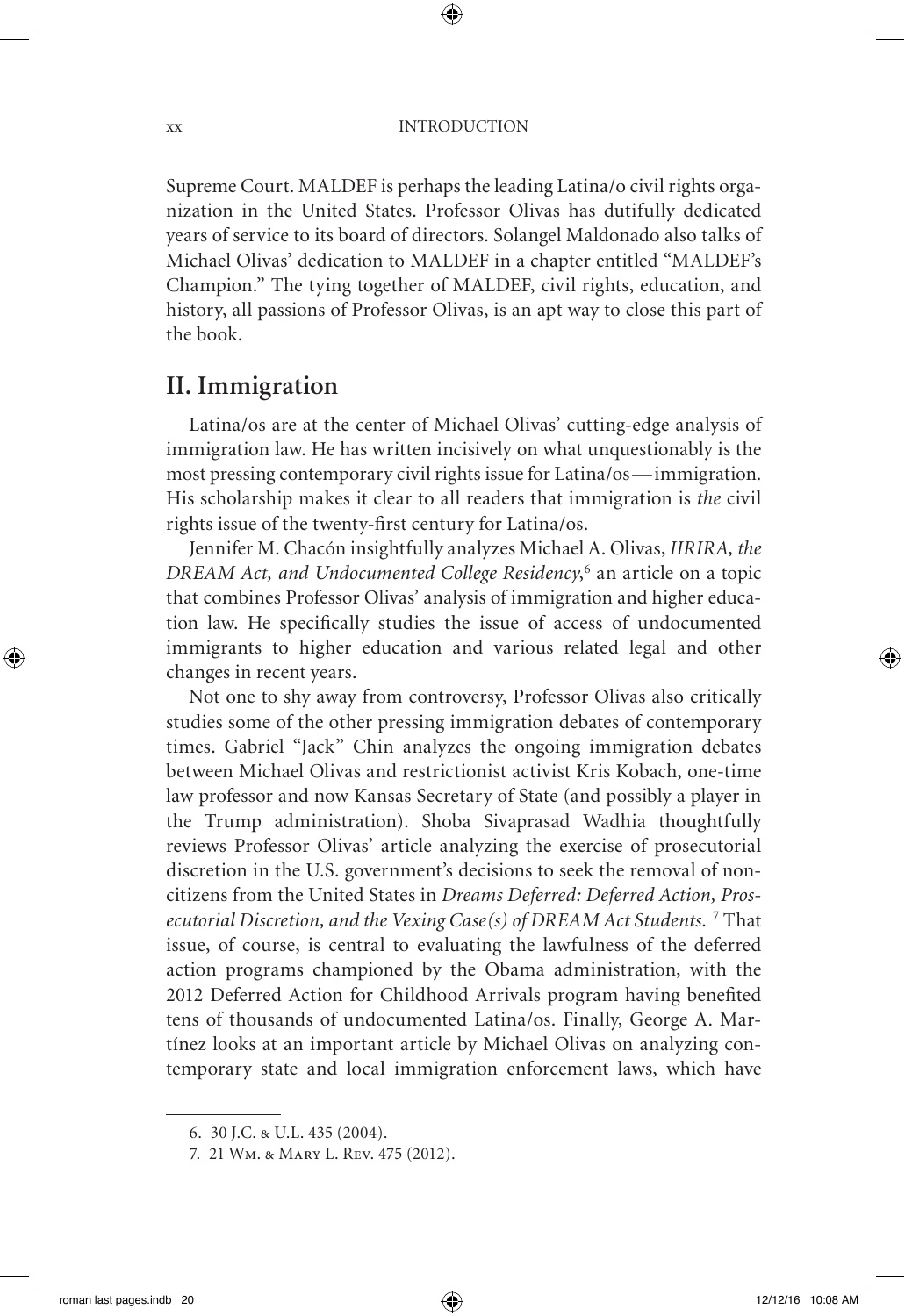been passed with increasing frequency in the last decade and remain a source of great controversy because of their feared detrimental impacts on the civil rights of Latina/os, citizens and immigrants alike. <sup>8</sup>

## **III. Law and Education**

The education of Latina/os— from elementary to secondary to higher education— will likely be one of Michael Olivas' enduring contributions to legal scholarship. Leticia M. Diaz reviews *Reflections of Professorial Academic Freedom: Second Thoughts on the Third "Essential Freedom."* <sup>9</sup> Elena Maria Marty-Nelson's essay discusses the continuing impact of Professor Olivas' early scholarly work on in-state residency requirements for higher education entitled *Administering Intentions: Law, Theory, and Practice of Postsecondary Residency Requirements*. In a deeply personal tribute, Rachel Moran states her respect for how Professor Olivas' scholarship and activism "continue[s] to blaze trails, without fear or apology."

Throughout his career, Michael Olivas has been dedicated to diversifying the legal profession. Law deans María Pabón López and John Trasviña focus on Professor Olivas' seminal article, *The Education of Latino Lawyers: An Essay on Crop Cultivation*, 10 which critically assesses the need to increase the numbers of Latina/o law faculty and students. Both deans express cautious optimism at the ability to ensure a future pipeline of Latina/o lawyers and law professors. Tanya Katerí Hernández also analyzes the insights of the "Crop Cultivation" article and considers how Olivas presents the data on Latino lawyers (and the relative lack of them) as evidence of nothing less than racism at work.

Larry Catá Backer observes Olivas' pivotal role in that great shift of societal structures that marked the tail end of the twentieth century and the beginning of this one. According to Backer, Olivas may well have sensed that in order to change legal superstructures, one must first change the sub-structures of the society whose desires shaped these superstructures and their interpretive possibilities. Nowhere is this clearer than within the structures of education in the United States, and one of Olivas'

<sup>8.</sup> Michael A. Olivas, *Immigration-Related State Statutes and Local Ordinances:*  Preemption, Prejudice and the Proper Role for Enforcement, 2007 U. CHI. LEGAL F. 27 (2007).

<sup>9. 45</sup> Stan. L. Rev. 1935 (1992–93).

<sup>10. 14</sup> Chicano-Latino L. Rev. 117 (1994).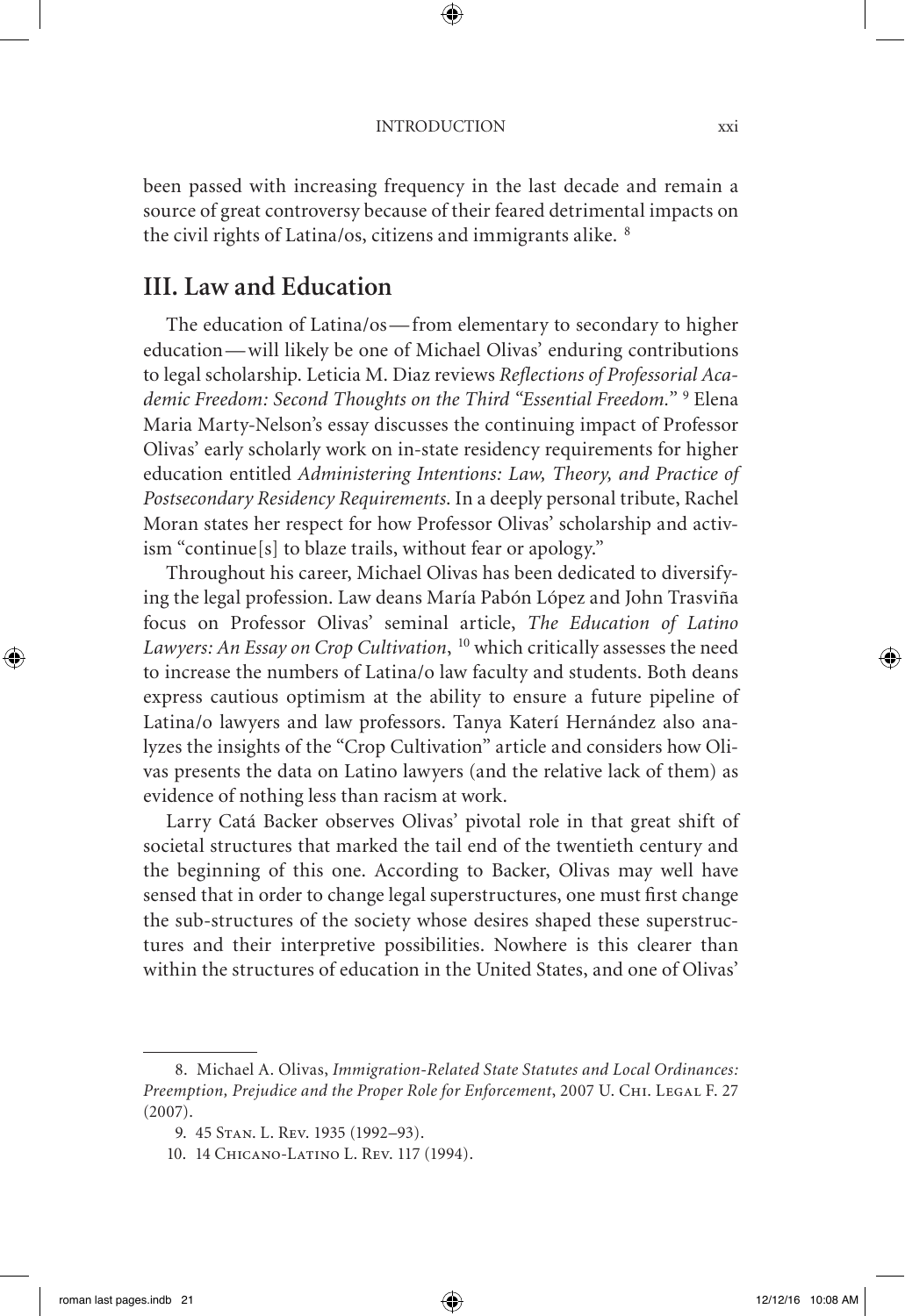great contributions was his advocacy to expand the boundaries of who is included in society; to do so, one must open access to the university.

In a most apt conclusion to the book, Dean Alfredo García discusses Michael Olivas' efforts to increase the number of Latina/o law professors through the Hispanic National Bar Association's "Dirty Dozen" list of law schools with no Latina/o law professor among the tenure-track faculty. Olivas first issued the list in 1987 and discontinued it in 1999. His efforts at the public shaming of elite law schools into hiring Latina/o law professors drew considerable resistance. Professor Olivas, not surprisingly, endured considerable criticism from powerful law school deans and others for his efforts. Garcia opines that the criticism of the Dirty Dozen hindered Professor Olivas' efforts to secure a law school deanship. Thus, Professor Olivas paid a personal price for his dedication to the Latino law professor cause.

Harvard and Yale were perennially at the top of the Dirty Dozen. Yet, unlike their efforts to have their publicity machines let the world know of their high rankings, the law schools did not publicize their inclusion in the Dirty Dozen. The list nonetheless helped bring about positive change. Although some law schools failed to add a Latina/o faculty member for years, other law schools did so more quickly. Only in the last few years and Michael Olivas deserves credit for making the issue one that inspired Latina/o alumni to bring pressure to bear on their alma maters— did Harvard and Yale, the last bastions of elite non-Latinoness, both hire a tenuretrack Latina/o law faculty member. Ultimately, Professor Olivas' efforts through the Dirty Dozen list and other actions almost single-handedly increased the number of Latina/os on law school faculties from a handful in the 1980s to close to 300 today.

### **Conclusion**

Although his career is far from over, Michael Olivas has had an amazing scholarly run. And he has done much for the Latina/o cause besides producing excellent legal scholarship. As the contributions in this volume attest, Professor Olivas also has worked tirelessly to improve the quality of legal scholarship generally in dealing with issues of importance to Latina/os by increasing the number of Latina/o law professors. Never forgetting his deep roots in New Mexico, Olivas literally has changed what the legal academy writes about and who is doing the writing.

Through his efforts over decades, Michael Olivas in effect willed the increase in the number of Latina/o law professors. As the contributions